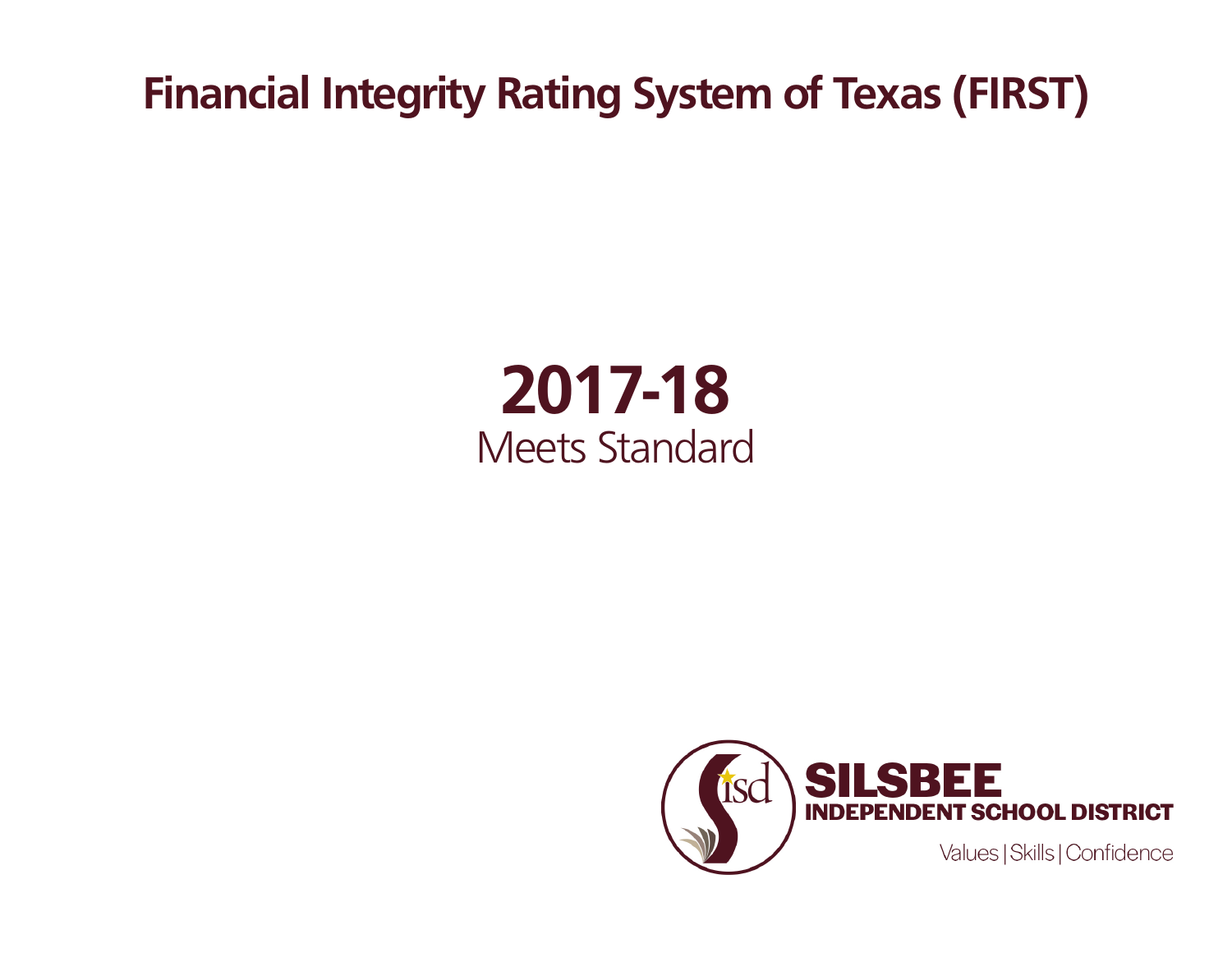| <b>YFAR</b><br><b>RATING</b> | 2017<br>'-2018 | <b>DISTRICT</b><br><b>NUMBER</b> | i distric.<br>z | . . Select .<br>Δn |  |  |
|------------------------------|----------------|----------------------------------|-----------------|--------------------|--|--|
|                              |                |                                  |                 |                    |  |  |



**[Financial Integrity Rating Syste](https://tealprod.tea.state.tx.us/First/forms/Main.aspx)m of Texas**

## **2017-2018 RATINGS BASED ON SCHOOL YEAR 2016-2017 DATA - DISTRICT STATUS DETAIL**

| Name: SILSBEE ISD(100904)           |                                                                                                                                                                                                                                                                                                                                                                                                                                                                                                                                                                                                                                                                                                                                                                                                                                       | Publication Level 1: 8/6/2018 2:48:24 PM  |                                   |              |  |  |
|-------------------------------------|---------------------------------------------------------------------------------------------------------------------------------------------------------------------------------------------------------------------------------------------------------------------------------------------------------------------------------------------------------------------------------------------------------------------------------------------------------------------------------------------------------------------------------------------------------------------------------------------------------------------------------------------------------------------------------------------------------------------------------------------------------------------------------------------------------------------------------------|-------------------------------------------|-----------------------------------|--------------|--|--|
| <b>Status: Passed</b>               |                                                                                                                                                                                                                                                                                                                                                                                                                                                                                                                                                                                                                                                                                                                                                                                                                                       | Publication Level 2: 8/8/2018 12:11:29 PM |                                   |              |  |  |
| <b>Rating:</b> $C = Meets$ Standard |                                                                                                                                                                                                                                                                                                                                                                                                                                                                                                                                                                                                                                                                                                                                                                                                                                       | Last Updated: 8/8/2018 12:11:29 PM        |                                   |              |  |  |
| <b>District Score: 78</b>           |                                                                                                                                                                                                                                                                                                                                                                                                                                                                                                                                                                                                                                                                                                                                                                                                                                       | Passing Score: 60                         |                                   |              |  |  |
| #                                   | <b>Indicator Description</b>                                                                                                                                                                                                                                                                                                                                                                                                                                                                                                                                                                                                                                                                                                                                                                                                          |                                           | <b>Updated</b>                    | <b>Score</b> |  |  |
| 1                                   | Was the complete annual financial report (AFR) and data submitted to the TEA within 30 days of the November 27 or January 28 deadline<br>depending on the school district's fiscal year end date of June 30 or August 31, respectively?                                                                                                                                                                                                                                                                                                                                                                                                                                                                                                                                                                                               |                                           | 4/20/2018<br>8:47:47<br><b>AM</b> | Yes          |  |  |
| 2                                   | Review the AFR for an unmodified opinion and material weaknesses. The school district must pass 2.A to pass this indicator. The school district<br>fails indicator number 2 if it responds "No" to indicator 2.A. or to both indicators 2.A and 2.B.                                                                                                                                                                                                                                                                                                                                                                                                                                                                                                                                                                                  |                                           |                                   |              |  |  |
| 2.A                                 | Was there an unmodified opinion in the AFR on the financial statements as a whole? (The American Institute of Certified Public Accountants<br>(AICPA) defines unmodified opinion. The external independent auditor determines if there was an unmodified opinion.)                                                                                                                                                                                                                                                                                                                                                                                                                                                                                                                                                                    |                                           |                                   | Yes          |  |  |
| 2.B                                 | Did the external independent auditor report that the AFR was free of any instance(s) of material weaknesses in internal controls over financial<br>reporting and compliance for local, state, or federal funds? (The AICPA defines material weakness.)                                                                                                                                                                                                                                                                                                                                                                                                                                                                                                                                                                                |                                           | 4/20/2018<br>8:47:50<br><b>AM</b> | Yes          |  |  |
| 3                                   | Was the school district in compliance with the payment terms of all debt agreements at fiscal year end? (If the school district was in default in a<br>prior fiscal year, an exemption applies in following years if the school district is current on its forbearance or payment plan with the lender and<br>the payments are made on schedule for the fiscal year being rated. Also exempted are technical defaults that are not related to monetary<br>defaults. A technical default is a failure to uphold the terms of a debt covenant, contract, or master promissory note even though payments to<br>the lender, trust, or sinking fund are current. A debt agreement is a legal agreement between a debtor (= person, company, etc. that owes<br>money) and their creditors, which includes a plan for paying back the debt.) |                                           | 4/20/2018<br>8:47:52<br>AM        | Yes          |  |  |
| 4                                   | Did the school district make timely payments to the Teachers Retirement System (TRS), Texas Workforce Commission (TWC), Internal Revenue                                                                                                                                                                                                                                                                                                                                                                                                                                                                                                                                                                                                                                                                                              |                                           | 4/20/2018                         | Yes          |  |  |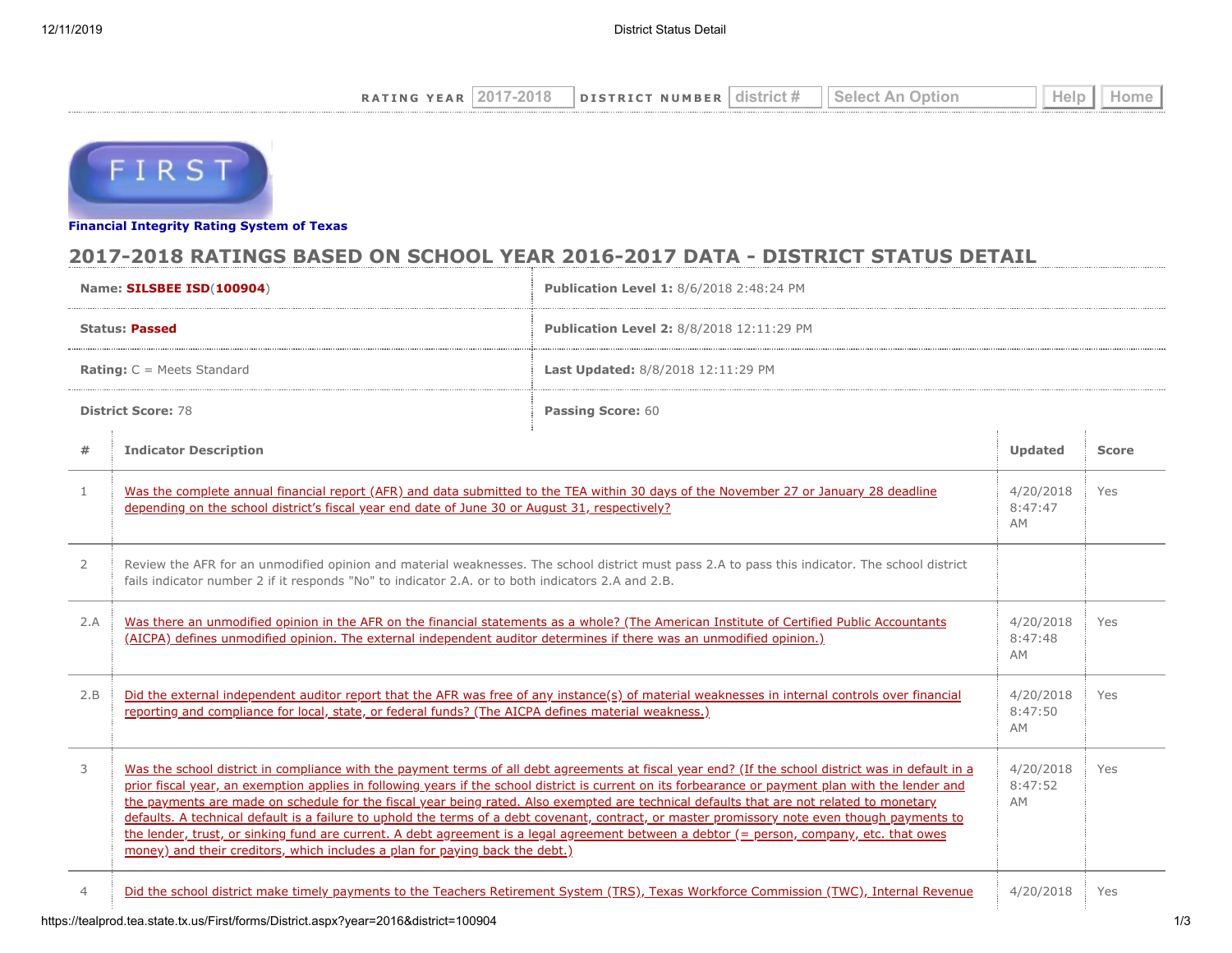|                | Service (IRS), and other government agencies?                                                                                                                                                                                                                                                                                                                     | 8:47:53<br>AM               |                                   |
|----------------|-------------------------------------------------------------------------------------------------------------------------------------------------------------------------------------------------------------------------------------------------------------------------------------------------------------------------------------------------------------------|-----------------------------|-----------------------------------|
| 5              | Was the total unrestricted net position balance (Net of the accretion of interest for capital appreciation bonds) in the governmental activities<br>column in the Statement of Net Position greater than zero? (If the school district's change of students in membership over 5 years was 7 percent<br>or more, then the school district passes this indicator.) | 4/20/2018<br>8:47:53<br>AM  | Yes                               |
|                |                                                                                                                                                                                                                                                                                                                                                                   |                             | $\mathbf{1}$<br>Multiplier<br>Sum |
| 6              | Was the number of days of cash on hand and current investments in the general fund for the school district sufficient to cover operating<br>expenditures (excluding facilities acquisition and construction)? (See ranges below.)                                                                                                                                 | 4/20/2018<br>8:47:53<br>AM  | $\overline{4}$                    |
| 7              | Was the measure of current assets to current liabilities ratio for the school district sufficient to cover short-term debt? (See ranges below.)                                                                                                                                                                                                                   | 4/20/2018<br>8:47:53<br>AM  | 6                                 |
| 8              | Was the ratio of long-term liabilities to total assets for the school district sufficient to support long-term solvency? (If the school district's change<br>of students in membership over 5 years was 7 percent or more, then the school district passes this indicator.) (See ranges below.)                                                                   | 4/20/2018<br>8:47:54<br>AM  | 8                                 |
| $\overline{9}$ | Did the school district's general fund revenues equal or exceed expenditures (excluding facilities acquisition and construction)? If not, was the<br>school district's number of days of cash on hand greater than or equal to 60 days?                                                                                                                           | 4/20/2018<br>8:47:54<br>AM  | $\Omega$                          |
| 10             | Was the debt service coverage ratio sufficient to meet the required debt service? (See ranges below.)                                                                                                                                                                                                                                                             | 7/11/2018<br>1:56:36<br>PM  | 10                                |
| 11             | Was the school district's administrative cost ratio equal to or less than the threshold ratio? (See ranges below.)                                                                                                                                                                                                                                                | 4/20/2018<br>8:47:54<br>AM  | 10                                |
| 12             | Did the school district not have a 15 percent decline in the students to staff ratio over 3 years (total enrollment to total staff)? (If the student<br>enrollment did not decrease, the school district will automatically pass this indicator.)                                                                                                                 | 6/19/2018<br>11:12:45<br>AM | 10                                |
| 13             | Did the comparison of Public Education Information Management System (PEIMS) data to like information in the school district's AFR result in a<br>total variance of less than 3 percent of all expenditures by function?                                                                                                                                          | 4/20/2018<br>8:47:55<br>AM  | 10                                |
| 14             | Did the external independent auditor indicate the AFR was free of any instance(s) of material noncompliance for grants, contracts, and laws<br>related to local, state, or federal funds? (The AICPA defines material noncompliance.)                                                                                                                             | 4/20/2018<br>8:47:55<br>AM  | 10                                |
|                |                                                                                                                                                                                                                                                                                                                                                                   |                             |                                   |